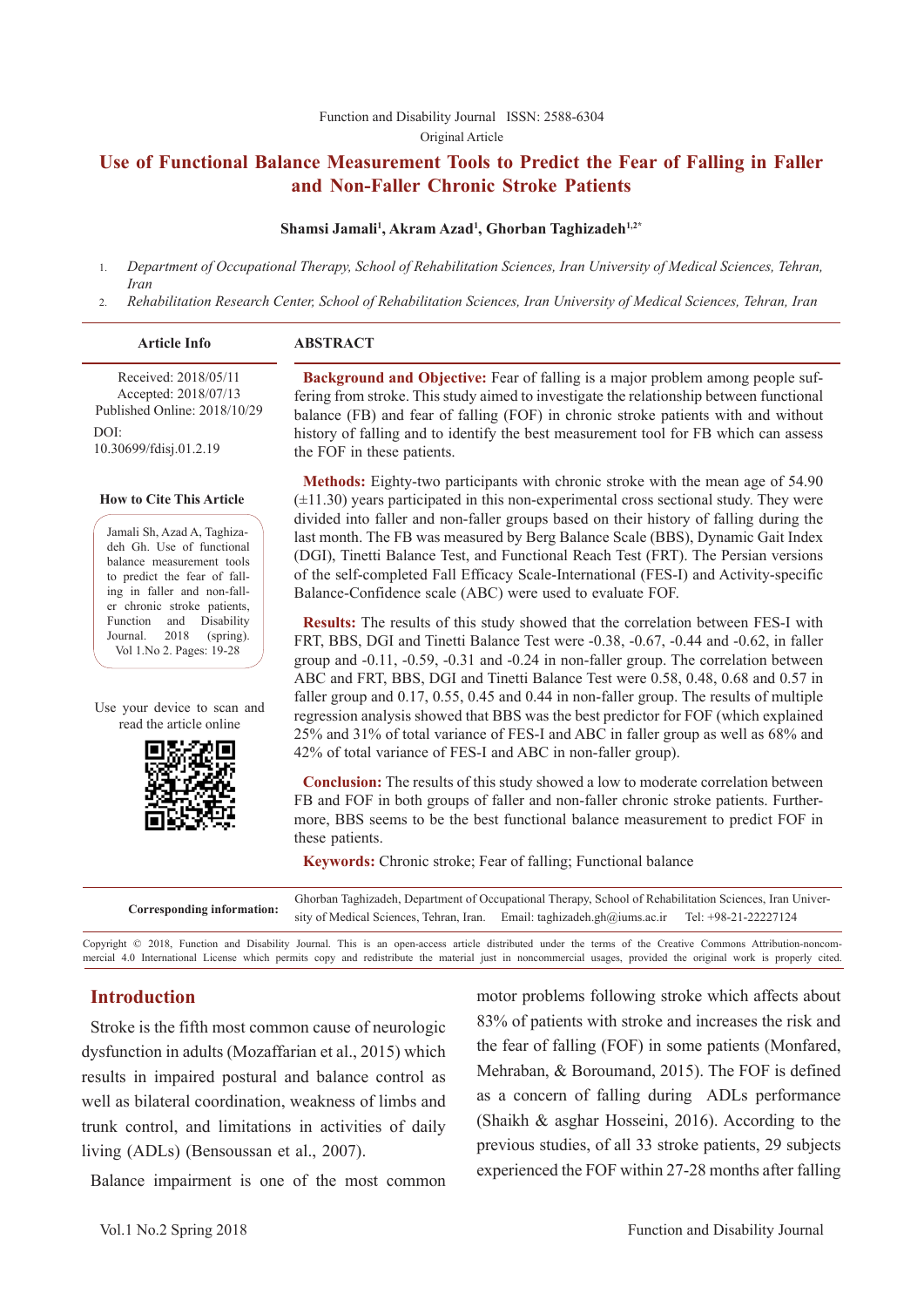(Monfared et al., 2015). Patients with stroke are more than twice as likely to be at risk of falling as elderly. The FOF was seen in approximately 88% of stroke patients with a history of falling. The stroke patients with FOF avoid different activities which may lead to restricted mobility, reduced functional capabilities, and loss of functional independence. It is noteworthy that this avoidance leads to the muscle atrophy and weakens the balance performance which finally increases the risk of falling and FOF (Schinkel-Ivy, Inness, & Mansfield, 2016). Various studies among stroke population have shown that the severity of disease, the balance impairment, and the FOF may be related to the lower physical activity levels (Goh, Nadarajah, Hamzah, Varadan, & Tan, 2016; Rosén, Sunnerhagen, & Kreuter, 2005; Shaikh & asghar Hosseini, 2016). Understanding the relationship between FOF and balance is essential for better evaluation of patients as well as designing more effective clinical interventions and rehabilitation programs.

There are different tools available to measure functional balance (FB) and the FOF in medical and research environments. Using a variety of such tools in each field can be time consuming. Hence, finding a tool which is capable of assessing both areas can be very helpful. Therefore, the purpose of this study was to investigate the relationship between FB measures and the FOF and to identify the balance measurement tools capable of predicting the FOF in chronic stroke patients with and without a history of falling.

## **Materials and Methods**

#### **Participants**

In this cross-sectional study, 82 subjects with chronic stroke were recruited by simple non-probability method from neurologic outpatient clinics in Tehran. They were divided into faller and non-faller groups based on their history of falling during the last month (Afridi, Ayesha et al. 2015). The sample size was determined based on the results of a pilot study. Individuals were included to the study if they: had chronic stroke (i.e. more than 12 months since stroke) diagnosed by a neurologist; obtained a score greater than 21 on the Mini Mental Status Examination (Godefroy

et al., 2011) and a score between 0 to 3 on the Modified Ranking Scale (MRS); were able to understand instructions of tests in Persian; had no other neurologic or orthopedic disorders other than stroke; and did not use medications that affect their balance. The participants were excluded if they did not cooperate in the implementation of the tests.

The patients signed the informed consent form before participating in this study and could leave the process whenever they wished. The study was approved by the Ethics Committee of Iran University of Medical Sciences (IR.IUMS.res. 1395. 9411355001).

#### **Procedures**

The participants completed the demographic data questionnaire including age, sex, dominant hand, affected side, time passed from stroke, history of falling and the number of fallings during the last month. The severity of stroke was determined according to the Modified Ranking Scale (MRS). The FB was measured by Berg Balance Scale (BBS), Dynamic Gait Index (DGI), Tinetti Balance Test and Functional Reach Test (FRT). The FOF was determined by Fall Efficacy Scale-International (FES-I) and Activitiesspecific Balance Confidence (ABC) questionnaires. The tests were conducted by an experienced occupational therapist in a randomized order and in a room with stable conditions. All the tests were performed for each participant in one session and the time duration of evaluations varied between 30-60 minutes per patient.

#### **Instruments**

#### **Modified Ranking Scale**

The MRS scale was used to assess the general disability and stroke complications and to predict poststroke functional improvement. The scores of this scale range from 0 to 5; zero implies no symptoms while grade 5 indicates severe damage (Mehdizadeh, Mehraban, & Zahediyannasab, 2017). The MRS has good validity in stroke patient (Cincura et al., 2009; Ghandehari et al., 2012). Chronic stroke patients who scored 0 to 3 according to the MRS were entered in this study.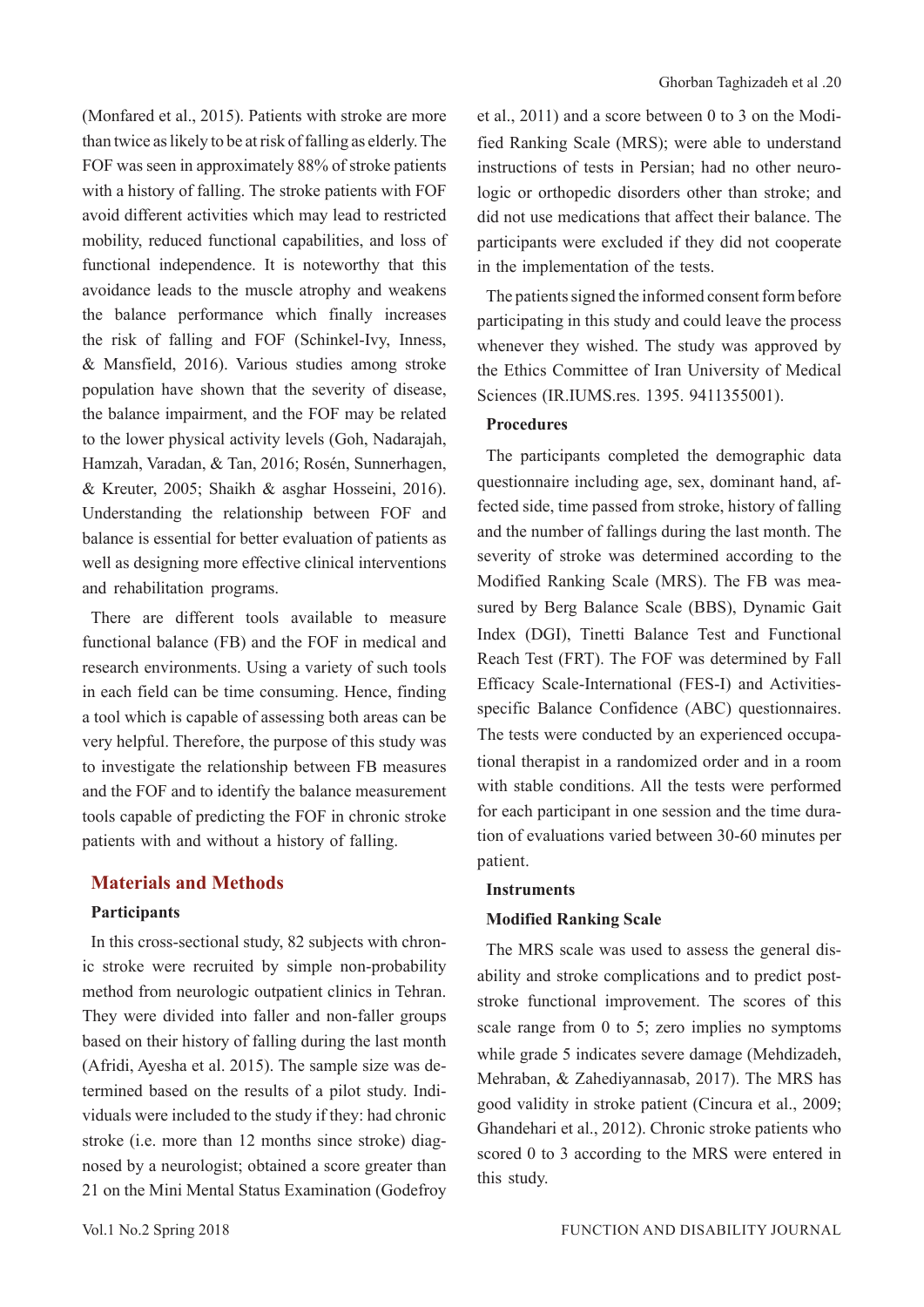#### 21. Functional Balance and Fear of Falling in Stroke

#### **Berg Balance Scale (BBS)**

BBS, a basic functional balance test, consists of 14 items, each of which is scored from 0 to 4. The total score of the BBS is 56 which indicates the excellent balance, while the score 0 indicates severe balance impairment. The Persian version of BBS has been shown to be a reliable tool for the elderly and Multiple Sclerosis (ICC =  $0.93$ , ICC =  $0.99$ ; respectively) (Azad, Taghizadeh, & Khaneghini, 2011; Salavati et al., 2012).

#### **Tinetti Balance Test**

It is a valid test for gait and balance ability. This test consists of 9 items for balance and 7 items for gait assessment. Each item is scored in the range of 0 (very weak performance) to 2 (acceptable performance). The maximum total score is 28. Good to excellent inter-rater and intra-rater reliability of this test has been reported in stroke patients  $(ICC = 0.84)$  (Canbek, Fulk, Nof, & Echternach, 2013; Tinetti, Williams, & Mayewski, 1986).

#### **Dynamic Gait Index (DGI)**

This test is used to assess and diagnose falling and includes 8 items. Each item is scored on a 4-point ordinal scale, within which the 0 represents severe impairment and 3 represents normal function. The range of total score is 0 to 24 points. The higher scores indicate better ability to move normally. This test has an excellent reliability for assessing chronic stroke patients (ICC = 0.96) (Abdiani, Golpayegani, & Khajavi, 2014; Eghlidi et al., 2017; Jonsdottir & Cattaneo, 2007).

#### **Activities-specific Balance Confidence scale (ABC)**

This scale evaluates the self-efficacy and confidence in balance in wide range of daily activities. This scale consists of 16 self-report items which a patient scores them according to his/her sense of confidence in balance. The total score ranges from 0 to 100. The Persian version of this scale has been shown to be a reliable scale among stroke patients (Azad, Taghizadeh, Mohammadian, Mohammadinezhad, & Lajevardi, 2017).

#### **Fall Efficacy Scale-International (FES-I)**

FES-I is a 16-item scale which measures the FOF

during 10 daily activities. The range of total scores can vary from 16 to 64. The higher score indicates higher FOF. The Persian version of the FES-I has a high validity and reliability within the stroke population (Azad, Mehraban, Mehrpour, & Mohammadi, 2014; Mehdizadeh et al., 2016).

#### **Functional Reach Test (FRT)**

It is a quick and single-task dynamic test, in which the participant is asked to reach forward as far as possible without taking a step or touching the wall. The distance (based on inch or cm) between the start and the end point is then measured using the head of the metacarpal of the third finger as the reference point. The validity and reliability of the FRT have been established (inter-rater:  $ICC = 0.98$  and intrarater: ICC =  $0.92$ ) (Demura & Yamada, 2007; Smith, Hembree, & Thompson, 2004).

#### **Statistical analysis**

The normal distributions of data were evaluated using Shapiro-Wilks test. The Pearson correlation coefficient test was used to examine the correlation between FOF and FB measures in faller and non-faller groups (Daneshjoo, Azad, Mandehgary, Mehdizadeh, & Taghizadeh, 2016). The strength of the correlation was determined based on the Munro's descriptive scale as follows: r values of 0.00-0.25, 0.26-0.49, 0.50-0.69, 0.70-0.89 and 0.90-1.00 indicates little, low, moderate, high and very high correlations, respectively (Domholt , 2005). A multiple regression analysis was performed to identify the best predictor tool for the FOF.

#### **Results**

#### **Participant's characteristics**

Eighty-two chronic stroke patients (60 males and 22 females) by the mean age of  $54.90 \pm 11.30$  years were participated in this study. Thirty-two participants (38.8%) reported a history of falling in the last month while fifty participants (60.2%) did not report any falling history during the same time. The descriptive data of the variables is reported in Table 2.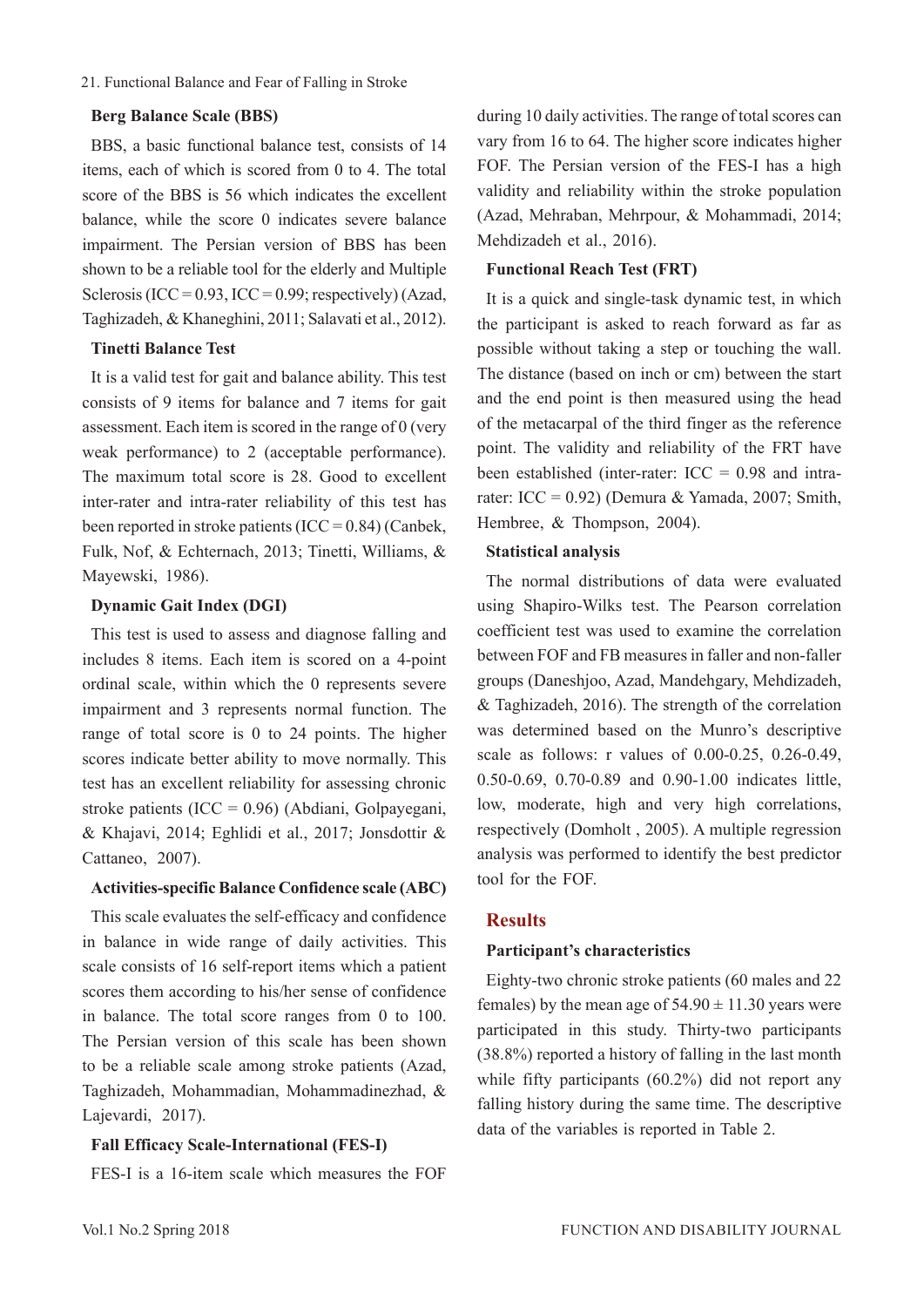*Table 1. Demography characteristics of patients with stroke (n=82)*

| <b>Variables</b>                       |                    | Mean $(\pm SD)$     |           |  |
|----------------------------------------|--------------------|---------------------|-----------|--|
| Age (year)                             |                    | 54.90 $(\pm 11.30)$ |           |  |
| Time since diagnosis (year)            |                    | $6.08 (\pm 5.76)$   |           |  |
| Mini Mental Status Examination (score) | 25.90 $(\pm 2.75)$ |                     | $21 - 30$ |  |
| <b>Variables</b>                       | Frequency (%)      |                     |           |  |
| male                                   | 60(72.3%)          |                     |           |  |
| <b>Sex</b>                             | female             | $22(26.5\%)$        |           |  |
|                                        | right              | 74 (89.2%)          |           |  |
| Dominant hand                          | Left               | $8(9.6\%)$          |           |  |
|                                        | right              | 48 (38.6%)          |           |  |
| Affected side                          | left               | 34 $(41.0\%)$       |           |  |
|                                        | yes                | 32 (38.6%)          |           |  |
| <b>History of Falling</b>              | N <sub>o</sub>     | 50 $(60.8\%)$       |           |  |
| (past one-month)                       | One                | $30(36.1\%)$        |           |  |
| Numbers of falling                     | Two                | 2(2.4)              |           |  |

|  | Table 2. Characteristics of FOF and FB measurements |  |  |  |
|--|-----------------------------------------------------|--|--|--|
|--|-----------------------------------------------------|--|--|--|

| <b>Measures</b> | <b>Tools</b> | Min-Max     | Mean $(\pm SD)$       |
|-----------------|--------------|-------------|-----------------------|
|                 | FRT          | 12-42       | $25.4 \ (\pm 5.96)$   |
| <b>FB</b>       | <b>BBS</b>   | $26 - 56$   | 45.67 $(\pm 7.19)$    |
|                 | DGI          | $8 - 24$    | $18.79 \ (\pm 3.74)$  |
|                 | Tinetti      | $10 - 28$   | $21.54 \ (\pm 3.94)$  |
|                 | FES-I        | 15-48       | $26.19 \ (\pm 7.5)$   |
| FOF             | ABC          | 13.75-98.75 | $66.97 \ (\pm 19.19)$ |

*Abbreviations: FOF: Fear of Falling; FB: Functional Balance*

## **The relationship between FB and FOF measures in chronic stroke patients with a history of falling**

There was a significant low and negative relationship between the total score of the FES-I and FRT  $(r = -0.38)$  as well as DGI  $(r = -0.44)$  in the faller group. The results also showed a significant moderate and negative relationship between the total score of the FES-I with BBS  $(r = -0.67)$  and Tinetti Balance Test  $(r = -0.62)$  in this group. There was a significant moderate and positive relationship between the total

score of the ABC with FRT ( $r = 0.58$ ), DGI ( $r = 0.68$ ) and Tinetti Balance Test ( $r = 0.57$ ) in the faller group. Moreover, a significant low and positive relationship was found between the total score of the ABC and BBS  $(r = 0.48)$  in this group (Table 3).

Fifty-two percent of the variance of the FES-I in faller group was explained by FRT, BBS, DGI and Tinetti Balance Test. Fifty-four percent of the variance of the ABC test in this group was explained by FRT, BBS, DGI and Tinetti tests (Table 4).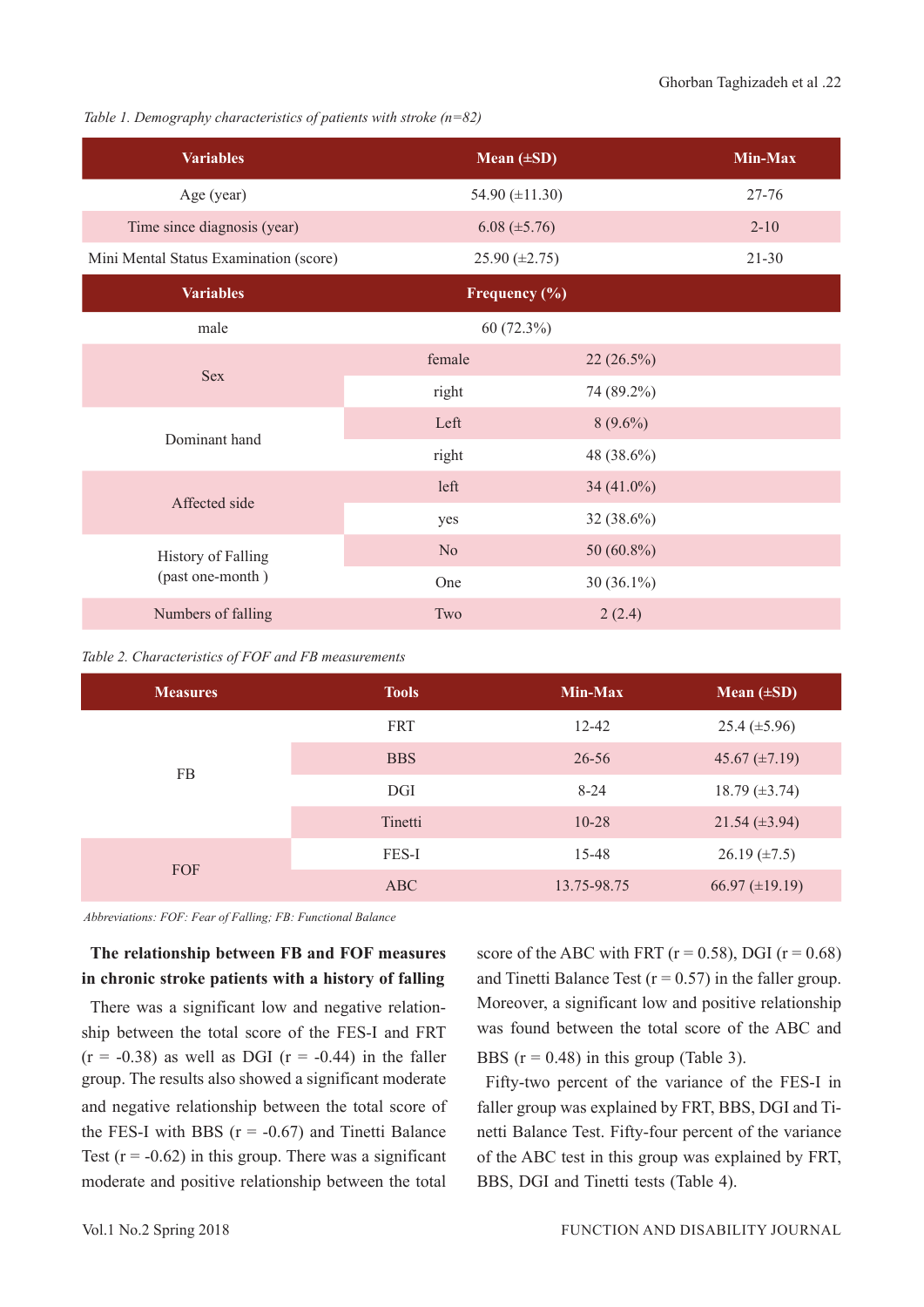#### 23. Functional Balance and Fear of Falling in Stroke

| <b>History of falling</b> | <b>Tools</b> | <b>FRT</b>           | <b>BBS</b>            | <b>DGI</b>            | <b>Tinetti</b>        |
|---------------------------|--------------|----------------------|-----------------------|-----------------------|-----------------------|
|                           | FES-I        | $-0.38$<br>$*(0.03)$ | $-0.67$<br>$*(0.000)$ | $-0.44$<br>$*(0.01)$  | $-0.62$<br>$*(0.000)$ |
| Faller                    | ABC          | 0.58<br>$*(0.001)$   | 0.48<br>$*(0.005)$    | 0.68<br>$*(0.000)$    | 0.57<br>$*(0.001)$    |
|                           | FES-I        | $-0.11$<br>(0.43)    | $-0.59$<br>$*(0.000)$ | $-0.31$<br>$*(0.026)$ | $-0.24$<br>(0.093)    |
| Non-faller                | ABC          | 0.17<br>(0.24)       | 0.55<br>$*(0.000)$    | 0.45<br>$*(0.001)$    | 0.44<br>$*(0.001)$    |

*Table 3. Correlation (r, P-value) between FOF and FB in stroke patients with and without a history of falling (n=82)* 

*Abbreviations: FES-I: Fall Efficacy Scale-International; ABC: Activities-specific Balance Confidence; FRT: Functional Reach Test; BBS: Berg Balance Scale; DGI: Dynamic Gait Index; Tinetti: Tinetti Balance and Gait Assessment; FOF: Fear Of Falling; FB: Functional Balance; (\*P≤0.05)*

*Table 4. A summary of simultaneous multiple regression analysis, FOF measures as the dependent variable and FB measures as the independent variable in patient with stroke (n=82)*

| <b>History of</b><br>falling | <b>FOF</b><br>measures | <b>FB</b><br>measures | $\mathbf R$ | $\mathbb{R}^2$ | <b>Adjusted</b><br>$\mathbb{R}^2$ | <b>Beta coefficient</b> | <i>P</i> -value for<br><b>Beta</b> coefficient |
|------------------------------|------------------------|-----------------------|-------------|----------------|-----------------------------------|-------------------------|------------------------------------------------|
| Faller                       |                        | <b>FRT</b>            |             | 0.52           | 0.45                              | $-0.65$                 | $*0.030$                                       |
|                              | FES-I                  | <b>BBS</b>            | 0.72        |                |                                   | $-0.25$                 | 0.120                                          |
|                              |                        | <b>DGI</b>            |             |                |                                   | $-0.23$                 | 0.471                                          |
|                              |                        | Tinetti               |             |                |                                   | 0.36                    | 0.151                                          |
|                              |                        | <b>FRT</b>            |             |                | 0.48                              | $-0.15$                 | 0.597                                          |
|                              | <b>ABC</b>             | <b>BBS</b>            | 0.74        |                |                                   | 0.31                    | $*0.049$                                       |
|                              |                        | <b>DGI</b>            |             | 0.54           |                                   | 0.18                    | 0.566                                          |
|                              |                        | Tinetti               |             |                |                                   | 0.50                    | 0.047                                          |
| Non-faller                   | FES-I                  | <b>BBS</b>            | 0.60        | 0.36           | 0.33                              | $-0.68$                 | $*0.000$                                       |
|                              |                        | <b>DGI</b>            |             |                |                                   | 0.13                    | 0.393                                          |
|                              |                        | <b>BBS</b>            |             |                | 0.28                              | 0.42                    | $*0.014$                                       |
|                              | ABC                    | <b>DGI</b>            | 0.57        | 0.32           |                                   | 0.06                    | 0.770                                          |
|                              |                        | Tinetti               |             |                |                                   | 0.15                    | 0.425                                          |

*Abbreviations: FES-I: Fall Efficacy Scale-International; ABC: Activities-specific Balance Confidence; FRT: Functional Reach Test; BBS: Berg Balance Scale; DGI: Dynamic Gait Index; Tinetti: Tinetti Balance and Gait Assessment; FOF: Fear of Falling; FB: Functional Balance (\*P≤0.05)*

## **The relationship between FB and FOF measures in chronic stroke patients without a history of falling**

No significant relationship was found between the total score of the FES-I and FRT in the non-faller group (*P*˃0.05). There was a significant moderate and positive relationship between the total score of the FES-I and BBS  $(r = -0.59)$  in this group. In addition, a significant low and negative relationship was observed between the total score of the FES-I and DGI  $(r = -0.31)$  as well as Tinetti Balance Test  $(r = -0.24)$ in chronic stroke patients without a history of falling. However, no significant relationship was found between the total score of the ABC and FRT (*P*>0.05). There was a significant moderate and positive relationship between the total score of the ABC and BBS  $(r = 0.55)$  in the non-faller group. A significant low and positive relationship was found between the total score of the ABC and DGI  $(r = 0.45)$  as well as Tinetti Balance Test  $(r = 0.44)$  in this group (Table 3).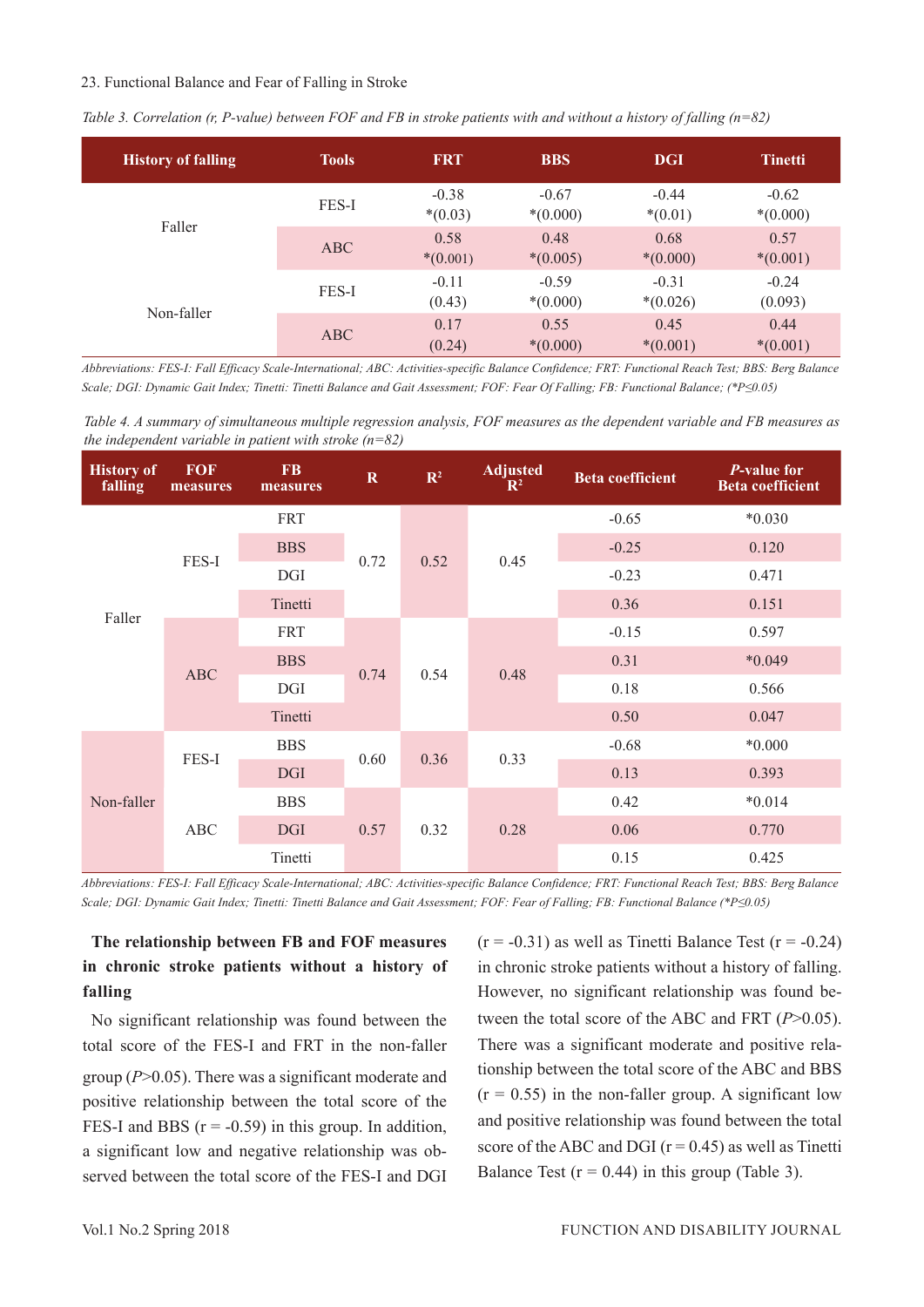Thirty-six percent of the variance of the FES-I in non-faller participants was explained by BBS test (Table 4).

## **Discussion**

This study was the first one to examine the relationship between functional balance and FOF measures in two groups of stroke patients with and without history of falling. Another goal of the study was to determine the best FB measure to predict the FOF.

The results of this study showed that there was low to moderate correlation between FB measures and FOF in patients with and without a history of falling. Moreover, there was no significant relationship between FRT and Tinetti balance scores with the FOF in patients without a history of falling. This may be the reason that FRT and Tinetti Balance Test evaluate the FB using a number of tasks, while the latter tools are in the form of subjective reports asking about the anxieties that patients have about falling which may not be a concern in patients who have not experienced any falling.

The results of multiple regression analysis showed that FRT and BBS had the most effect on FOF in both groups of fallers and non-fallers (65% and 68% of total variance, respectively).

Furthermore, there was a moderate association between the scores of FB measures and the FOF in both groups. It is notable that there was no significant correlation between the FRT score and the total score of the ABC in patients without a history of falling which may be because the FRT test evaluates exclusively one aspect of the balance.

The results of the multiple regression analysis for FOF variables which were related to the FB, showed that BBS had the highest effect in subjects with and without a history of falling (31% and 42%; respectively) while the score of Tinetti Balance Test had effect on the FOF only in faller patients (50% of total variance). The previous studies have shown that patients with chronic stroke tend to be more concerned about falling as compared to the healthy individuals of the same age regardless of their history of falling. This fear is associated with the low functional mobility (Cho, Yu, & Rhee, 2015; Rosén et al., 2005; Shaikh & asghar Hosseini, 2016).

Schmid study showed that chronic stroke patients with fear of falling had a significantly lower performance than those with no history of falling. Although in some studies, there was no significant difference between the total score of BBS in individuals with and without fear of falling in the acute phase of stroke, the Schmid study showed that individuals with chronic stroke without FOF had a higher BBS score than the ones with FOF (Schmid et al., 2015). This finding indicates that BBS can be a valid tool to predict the confidence balance associated with the fear of falling in patients with chronic stroke.

Since the participants of this study were in the chronic phase following the stroke, they may adapt to their disabilities and learn to avoid the activities which results in falling and the postures which make it difficult to maintain the balance (Belgen, Beninato, Sullivan, & Narielwalla, 2006). Thus, it would have been better to also include those with a stroke occurrence within 6 months to a year.

One of the limitations of this study was the low sample size. Moreover, the majority of the participants had a high performance. These limitations may limit the generalizability of the current study results.

#### **Conclusion**

This study showed that there is a low to moderate relationship between the FOF and the FB measured by BBS, DGI, Tinetti Balance Test and FRT. The BBS would be the best predictor of FOF in patients with chronic stroke.

### **Acknowledgement**

This work was supported by Rehabilitation Research Center, School of Rehabilitation Sciences, Iran University of Medical Sciences, Tehran, Iran [Grant Number: 96-02-125-31212].

#### **Conflict of interest statement**

Authors declared no conflict of interest.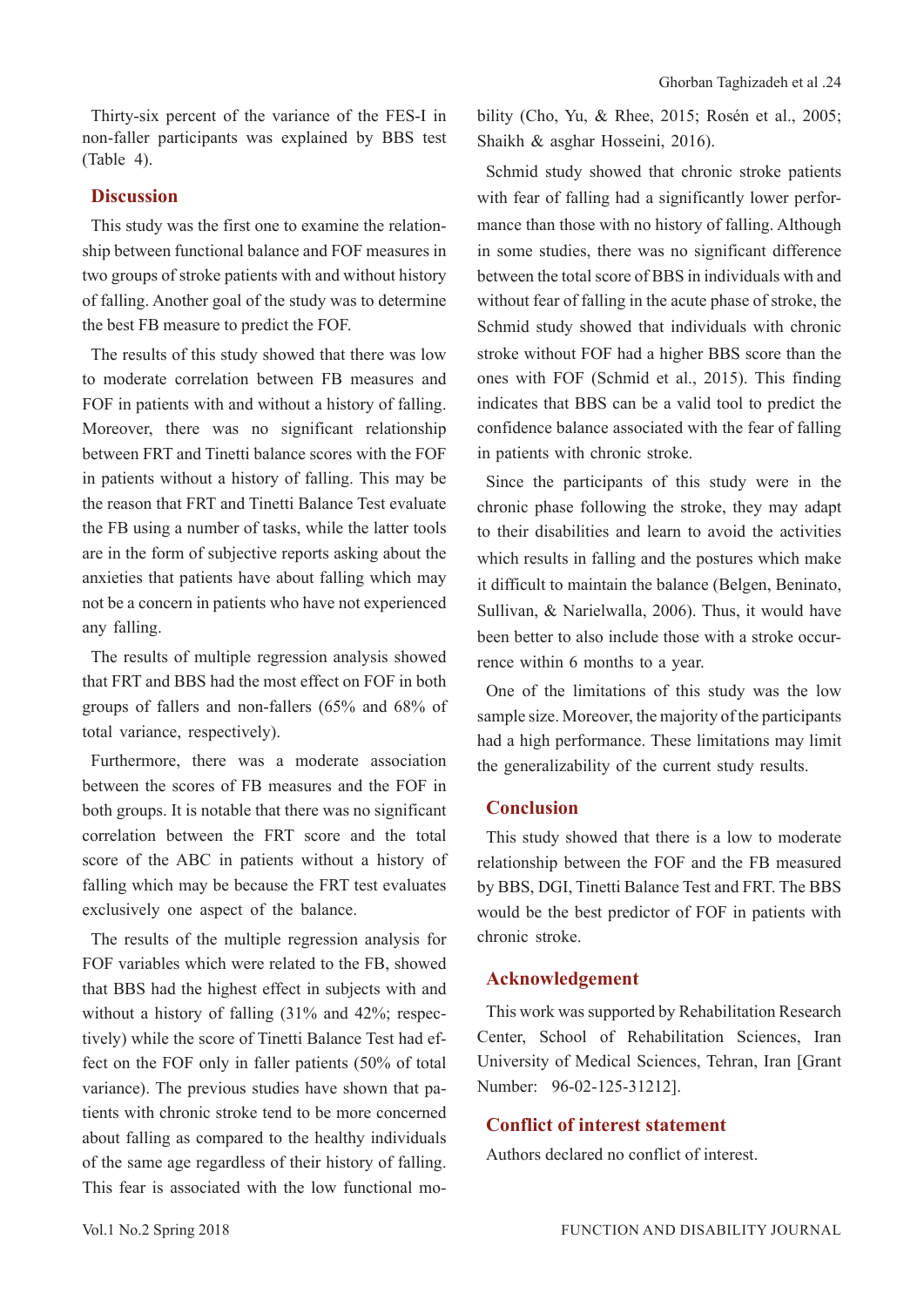25. Functional Balance and Fear of Falling in Stroke

#### **References**

Abdiani, M., Golpayegani, M., & Khajavi, D. (2014). Validity and reliability of Persian version of dynamic gait index in older men. Iranian Journal of Ageing, 9(2), 124- 133.

Afridi, A., Maqbool, S., & Malik, A. N. (2015). Relationship between fear, fall & balance in cummunity dwelling older adults. Pakistan Journal of Neurological Sciences (PJNS), 10(2), 5-8.

Azad, A., Mehraban, A. H., Mehrpour, M., & Mohammadi, B. (2014). Clinical assessment of fear of falling after stroke: valid-ity, reliability and responsiveness of the Persian version of the Fall Efficacy Scale-International. Medical journal of the Islamic Republic of Iran, 28, 131.

Azad, A., Taghizadeh, G., & Khaneghini, A. (2011). Assessments of the reliability of the Iranian version of the Berg Balance Scale in patients with multiple sclerosis. Acta Neurol Taiwan, 20(1), 22-28.

Azad, A., Taghizadeh, G., Mohammadian, E., Mohammadinezhad, T., & Lajevardi, L. (2017). Persian Translation and Test-retest Reliability of the Activities-specific Balance Confidence Scale in Iranian Chronic Stroke. Journal of Modern Rehabilita-tion, 10(2), 74-79.

Belgen, B., Beninato, M., Sullivan, P. E., & Narielwalla, K. (2006). The association of balance capacity and falls self-efficacy with history of falling in communitydwelling people with chronic stroke. Archives of physical medicine and rehabilitation, 87(4), 554-561.

Bensoussan, L., Viton, J.-M., Schieppati, M., Collado, H., de Bovis, V. M., Mesure, S., & Delarque, A. (2007). Changes in pos-tural control in hemiplegic patients after stroke performing a dual task. Archives of physical medicine and rehabilitation, 88(8), 1009-1015.

Canbek, J., Fulk, G., Nof, L., & Echternach, J. (2013). Test-retest reliability and construct validity of the tinetti performance-oriented mobility assessment in people with stroke. Journal of Neurologic Physical Therapy, 37(1), 14-19.

Cho, K., Yu, J., & Rhee, H. (2015). Risk factors related to falling in stroke patients: a cross-sectional study. Journal of physical therapy science, 27(6), 1751-1753.

Cincura, C., Pontes-Neto, O. M., Neville, I. S., Mendes,

H. F., Menezes, D. F., Mariano, D. C., De Queiroz, D. C. (2009). Valida-tion of the National Institutes of Health Stroke Scale, modified Rankin Scale and Barthel Index in Brazil: the role of cultural adaptation and structured interviewing. Cerebrovascular Diseases, 27(2), 119-122.

Daneshjoo, F., Azad, A., Mandehgary, M., Mehdizadeh, M., & Taghizadeh, G. (2016). Correlation between lower and higher order sensory functions and manual dexterity in dominant and non-dominant hand of patients with idiopathic Parkinson's dis-ease. Journal of Basic and Clinical Pathophysiology, 4(2), 27-36.

Demura, S.-i., & Yamada, T. (2007). Simple and easy assessment of falling risk in the elderly by functional reach test using elastic stick. The Tohoku journal of experimental medicine, 213(2), 105-111.

Domholt, E. (2005). Rehabilitation research: Principles and applications WB Saunders. Philadelphia.

Eghlidi, J., Kalantari, M., Soltanpour, H., Akbar-Fahimi, M., Akbarzadeh, A., BELADI, M. N., & Baghori, D. (2017). Validity of the Persian Version of Dynamic Gait Index (DGI-P) in Individuals with Multiple Sclerosis.

Ghandehari, K., Ghandehari, K., Saffarian-Toosi, G., Masoudinezhad, S., Yazdani, S., Nooraddin, A., Abrishamchi, F. (2012). Comparative interrater reliability of Asian Stroke Disability Scale, modified Rankin Scale and Barthel Index in patients with brain infarction. ARYA atherosclerosis, 8(3), 153.

Godefroy, O., Fickl, A., Roussel, M., Auribault, C., Bugnicourt, J. M., Lamy, C., Petitnicolas, G. (2011). Is the montreal cogni-tive assessment superior to the minimental state examination to detect poststroke cognitive impairment?: a study with neuro-psychological evaluation. Stroke, 42(6), 1712-1716.

Goh, H.-T., Nadarajah, M., Hamzah, N. B., Varadan, P., & Tan, M. P. (2016). Falls and fear of falling after stroke: a case-control study. PM&R, 8(12), 1173-1180.

Jonsdottir, J., & Cattaneo, D. (2007). Reliability and validity of the dynamic gait index in persons with chronic stroke. Ar-chives of physical medicine and rehabilitation, 88(11), 1410-1415.

Mehdizadeh, M., Lajevardi, L., Habibi, S. A. H., Arab-Baniasad, M., Baghoori, D., Daneshjoo, F., & Taghiza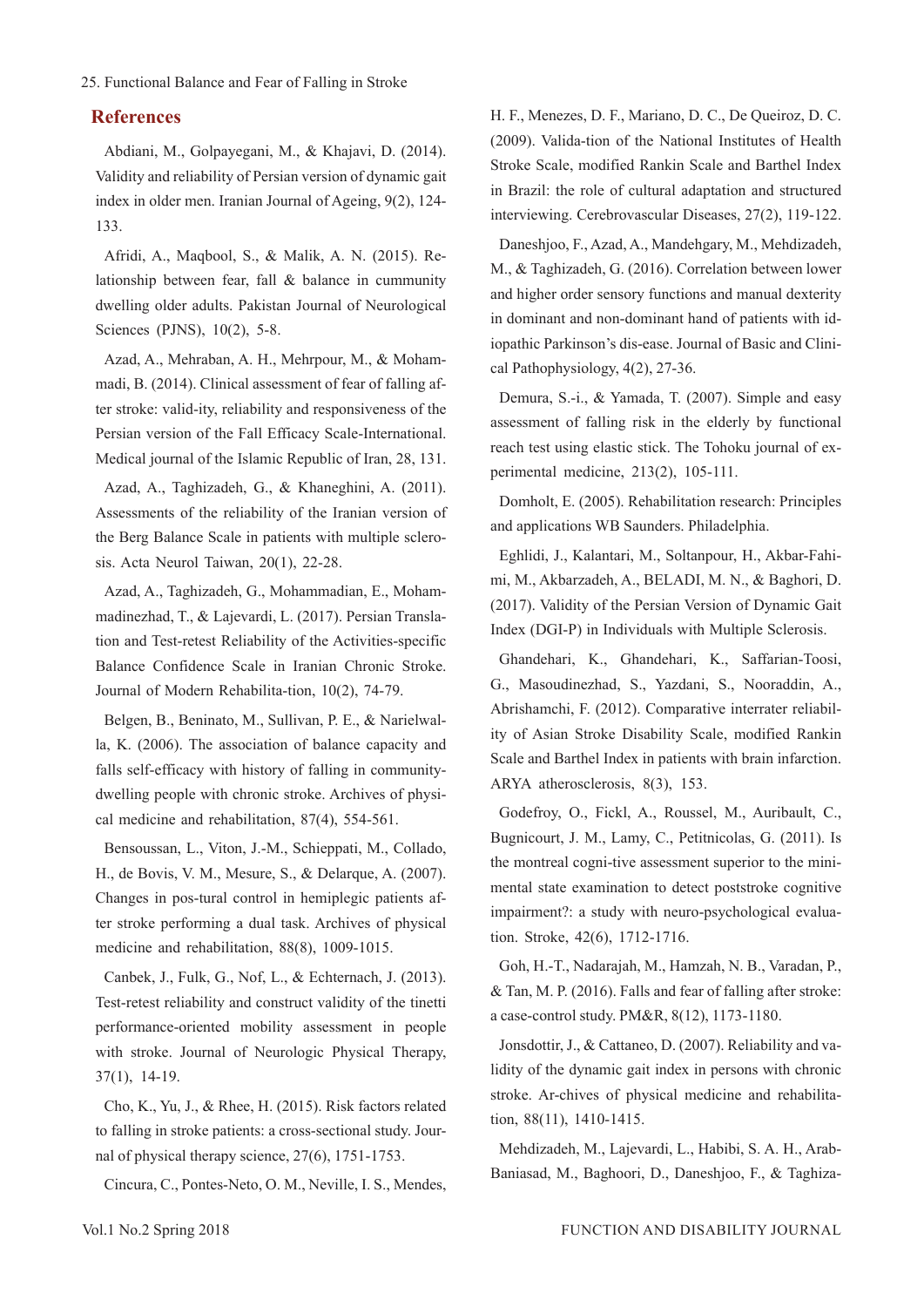deh, G. (2016). The association between fear of falling and quality of life for balance impairments based on hip and ankle strategies in the drug On-and Off-phase of patients with idiopathic Parkinson'disease. Medical journal of the Islamic Republic of Iran, 30, 453.

Mehdizadeh, M., Mehraban, A. H., & Zahediyannasab, R. (2017). The effect of group-based occupational therapy on per-formance and satisfaction of stroke survivors: Pilot trail, neuro-occupational view. Basic and clinical neuroscience, 8(1), 69.

Monfared, N. R. S., Mehraban, A. H., & Boroumand, S. (2015). Effectiveness of Videogames on Balance and Fear of Falling in Chronic Stroke Patient. Iranian Rehabilitation Journal, 13(1).

Mozaffarian, D., Benjamin, E., Go, A., Arnett, D. K., Blaha, M. J., Cushman, M., Fullerton, H. J. (2015). Aha statistical update. Heart disease and stroke.

Rosén, E., Sunnerhagen, K. S., & Kreuter, M. (2005). Fear of falling, balance, and gait velocity in patients with stroke. Physio-therapy theory and practice, 21(2), 113- 120.

Salavati, M., Negahban, H., Mazaheri, M., Soleimanifar, M., Hadadi, M., Sefiddashti, L., Feizi, A. (2012). The Persian version of the Berg Balance Scale: inter and intra-rater reliability and construct validity in elderly

adults. Disability and rehabilitation, 34(20), 1695-1698.

Schinkel-Ivy, A., Inness, E. L., & Mansfield, A. (2016). Relationships between fear of falling, balance confidence, and control of balance, gait, and reactive stepping in individuals with sub-acute stroke. Gait & posture, 43, 154-159.

Schmid, A. A., Arnold, S. E., Jones, V. A., Ritter, M. J., Sapp, S. A., & Van Puymbroeck, M. (2015). Fear of falling in people with chronic stroke. American Journal of Occupational Therapy, 69(3).

Shaikh, M., & asghar Hosseini, H. (2016). Fear of Falling in Patients with Chronic Stroke: Differences of Functional Gait and Balance Measures According to the Level of Concern about Falling. Journal of Rehabilitation Sciences and Research, 3(2), 35-38.

Smith, P. S., Hembree, J. A., & Thompson, M. E. (2004). Berg Balance Scale and Functional Reach: determining the best clini-cal tool for individuals post acute stroke. Clinical rehabilitation, 18(7), 811-818.

Tinetti, M. E., Williams, T. F., & Mayewski, R. (1986). Fall risk index for elderly patients based on number of chronic disabili-ties. The American journal of medicine, 80(3), 429-434.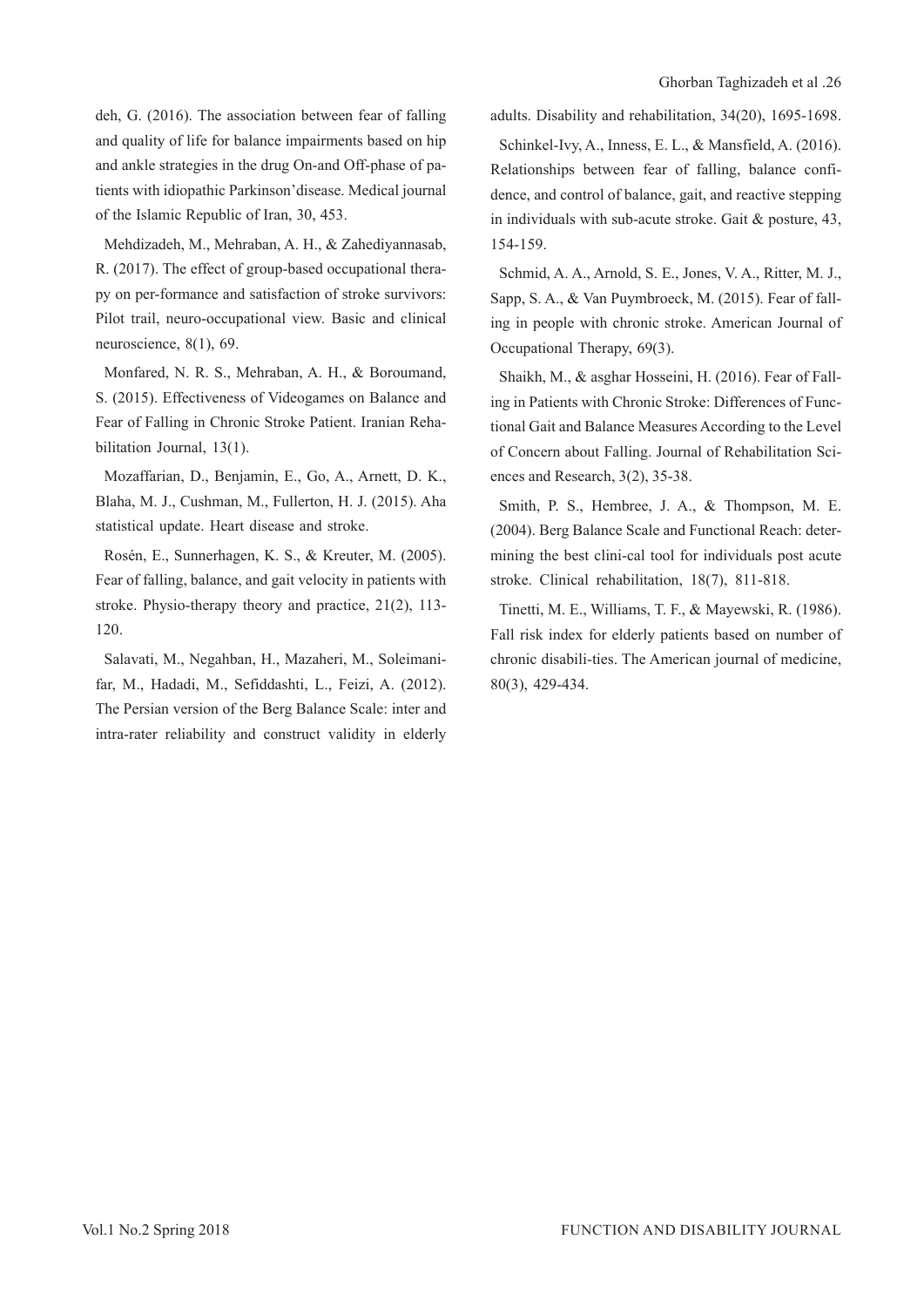#### [Function and Disability Journal ISSN: 2588-6304](http://fdj.iums.ac.ir/index.php?&slct_pg_id=10&sid=1&slc_lang=en)

مقالۀ پژوهشی

# **استفاده از ابزارهای سنجش تعادل برای پیش بینی ترس از افتادن در افراد مبتال به سکتۀ مغزی مزمن، با و بدون سابقۀ افتادن**

شمسی جمالی'، اکرم آزاد'، قربان تقیزاده<sup>۱،۲</sup>

۱. 1گروه کاردرمانی، دانشکده توانبخشی، دانشگاه علوم پزشکی ايران، تهران، ايران ۲. مرکز تحقیقات توانبخشی، دانشکده علوم توانبخشی، دانشگاه علوم پزشکی ايران، تهران، ايران

| چکیده                                                                                                                                                                                                                                                                                                                                                                                                                                                                                                                                                                                                                                                                               | اطلاعات مقاله                                                                                                     |
|-------------------------------------------------------------------------------------------------------------------------------------------------------------------------------------------------------------------------------------------------------------------------------------------------------------------------------------------------------------------------------------------------------------------------------------------------------------------------------------------------------------------------------------------------------------------------------------------------------------------------------------------------------------------------------------|-------------------------------------------------------------------------------------------------------------------|
| <b>زمینه و هدف</b> : ترس از افتادن یکی از مشکلات مهم در افراد مبتلا به سکتهٔ مغزی است. هدف این مطالعه<br>بررسی ارتباط بین تعادل عملکردی و ترس از افتادن در افراد مبتلا به سکتهٔ مغزی مزمن، با و بدون سابقهٔ افتادن<br>و همچنین شناسایی بهترین ابزار سنجش تعادل با هدف ارزیابی ترس از افتادن در این بیماران بود.                                                                                                                                                                                                                                                                                                                                                                     | 179Y/Y/Y1<br>تاريخ وصول:<br>تاريخ پذيرش:<br>149V/F/55<br>انتشار آنلاين:<br>$179Y/\lambda/Y$                       |
| <b>روش کار</b> : ۸۲ فرد مبتلا به سکتهٔ مغزی مزمن با میانگین سنی (±انحرافمعیار) و (۱۱/۳۰±) ۵۴/۹۰ در این<br>مطالعه مقطعی غیرتجربی شرکت کردند. آنها براساس سابقهٔ افتادن طی ماه گذشته به گروههای با و بدون سابقهٔ<br>افتادن تقسيم شدند. تعادل عملكردي با تستهاي,(Berg balance scale(BBS), Dynamic gait index(DGI<br>Tinetti balance test, Functional Reach test(FRT) ارزيابي شد. از نسخهٔ فارسي تستهاى Fall Efficacy<br>scale-International (FES-I) وActivities-specific balance confidence scale (ABC) براى ارزيابي ترس<br>از افتادن استفاده شد. برای بررسی نتایج ارتباط بین آزمونهای یادشده و پیش بینی بهترین ابزار، بهترتیب از<br>آزمون پیرسون و آنالیز رگرسیون چندگانه استفاده شد. | نويسندة مسئول:<br>قربان تقىزادە<br>گروه کاردرمانی، دانشکده<br>توانبخشی، دانشگاه علوم پزشکی<br>ايران، تهران، ايران |
| <b>يافتهها:</b> نتايج اين مطالعه نشان داد ارتباط بين آزمون FES-I با DGI, BBS, FRTوPollance<br>test در گروه افراد با سابقهٔ افتادن بهترتیب ۰/۳۸– ۰/۶۷–۰/۴۴ - و ۰/۶۲–، و در گروه افراد بدون سابقهٔ افتادن<br>بهترتيب ٢١/٠-، ٥٩/٠-، ٢٦/٠- و ٢٢/٠- بود. ارتباط بين آزمون DGI, BBS, FRT و Tinetti در گروه<br>افراد با سابقهٔ افتادن بهترتیب ۰/۵۸، ۰/۴۸، ۰/۶۸، ۰/۵۷، و در گروه افراد بدون سابقهٔ افتادن بهترتیب ۰/۱۷،<br>۰/۵۵ ه/۰/۴ و ۰/۴۴ بود. نتایج آنالیز رگرسیون چندگانه نشان داد BBS بهترین پیشبینیکنندهٔ ترس از افتادن<br>بود (۲۵٪ و ۳۱٪ واریانس کل FES-I و ABC را در گروه با سابقهٔ افتادن، و ۶۸٪ و ۴۲٪ واریانس کل FES-I<br>و ABC را در گروه بدون سابقهٔ افتادن تبیین کرد).        | پست الكترونيك:<br>taghizadeh.gh@iums.ac.ir<br>تلفن:<br>$.71 - 777777177$                                          |
| <b>نتیجهگیری:</b> نتایج این مطالعه ارتباط ضعیف تا متوسطی بین تعادل عملکردی و میزان ترس از افتادن را در<br>هر دو گروه افراد مبتلا به سکتهٔ مغزی مزمن با و بدون سابقهٔ افتادن نشان داد. همچنین به نظر میرسد که BBS<br>بهترین ابزار سنجش تعادل است که میتواند میزان ترس از افتادن را در این بیماران پیشبینی کند.                                                                                                                                                                                                                                                                                                                                                                       |                                                                                                                   |

<mark>واژههای کلیدی:</mark> سکتۀ مغزی مزمن، ترس از افتادن، تعادل عملکردی